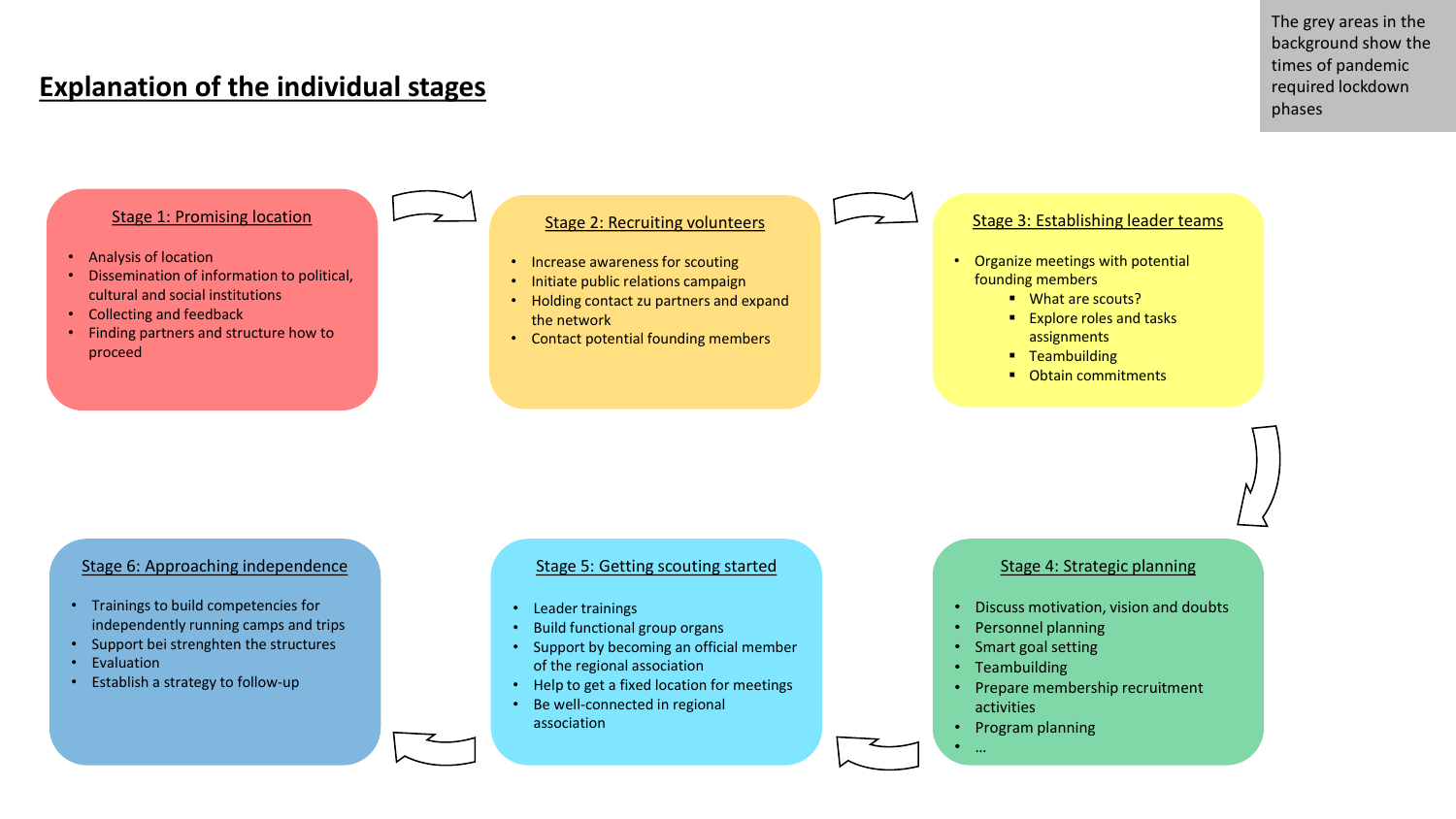|      | • Internship Sweden      | • Developing the project<br>website | • Publishing the vacancy<br>• Establishing online/<br>remote meetings for<br>different target groups | • Supporting teams by<br>overcome the pandemic<br>triggered problems<br>Forming an application<br>commitee | Conducting exchange<br>formats for all groups | • Organizing a summer trip<br>for all new groups |
|------|--------------------------|-------------------------------------|------------------------------------------------------------------------------------------------------|------------------------------------------------------------------------------------------------------------|-----------------------------------------------|--------------------------------------------------|
| 2020 | January                  | February                            | March                                                                                                | April                                                                                                      | May                                           | June                                             |
|      | Leipzig 2                | Leipzig 2                           | Leipzig 2                                                                                            | Leipzig 2                                                                                                  | Leipzig 2                                     | Leipzig 2                                        |
|      | 2: Recruiting volunteers | 3: Establishing leader teams        | 4: Strategic planning                                                                                |                                                                                                            | 4: Strategic planning                         | 5: Getting scouting started                      |
|      | Chemnitz                 | Chemnitz                            | Chemnitz                                                                                             | Chemnitz                                                                                                   | Chemnitz                                      | Chemnitz                                         |
|      | 2: Recruiting volunteers | 2: Recruiting volunteers            | 3: Establishing leader teams                                                                         |                                                                                                            | 3: Establishing leader teams                  | 3: Establishing leader teams                     |
|      | Bernburg                 | Bernburg                            | Bernburg                                                                                             | Bernburg                                                                                                   | Bernburg                                      | Bernburg                                         |
|      | 2: Recruiting volunteers | 2: Recruiting volunteers            | 2: Recruiting volunteers                                                                             |                                                                                                            | 3: Establishing leader teams                  | 2: Establishing leader teams                     |
|      | Leipzig 3                | Leipzig 3                           | Leipzig 3                                                                                            | Leipzig 3                                                                                                  | Leipzig 3                                     | Leipzig 3                                        |
|      | 1: Promising location    | 1: Promising location               | 2: Recruiting volunteers                                                                             |                                                                                                            | 3: Establishing leader teams                  | 4: Strategic planning                            |
|      |                          | Halle                               | Halle                                                                                                | Halle                                                                                                      | Halle                                         | Halle                                            |
|      |                          | 1: Promising location               | 1: Promising location                                                                                |                                                                                                            | 1: Promising location                         | 1: Promising location                            |
|      |                          |                                     | Lommatzsch                                                                                           | Lommatzsch                                                                                                 | Lommatzsch                                    | Lommatzsch                                       |

2: Recruiting volunteers

2: Recruiting volunteers

1: Promising location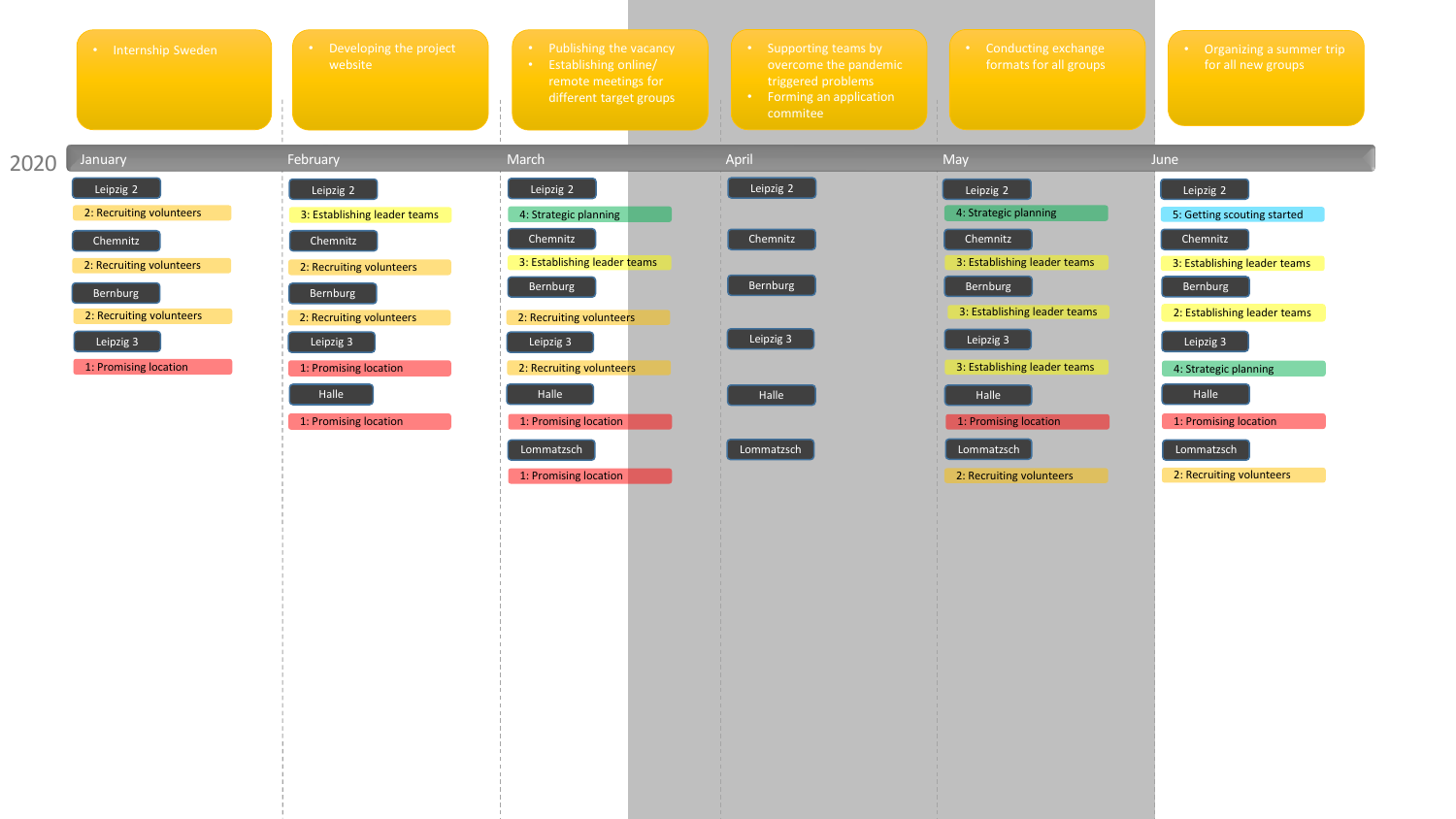|      | • Setup new buro<br><b>Establishing a broschure</b><br>for potential founders | <b>Execution of the summer</b><br>trip | • Strategic weekend of the<br>project team -<br>adjustment of the project<br>plan | • Strategic analysis of<br>potential new locations*<br>for founding<br>• Sending information to<br>institutions | Developing a resumption<br>package after lockdown<br>phases | Coordination of stratgey<br>meetings for all regional<br>scout groups<br>• Adjustment of the project<br>plan with the whole team |
|------|-------------------------------------------------------------------------------|----------------------------------------|-----------------------------------------------------------------------------------|-----------------------------------------------------------------------------------------------------------------|-------------------------------------------------------------|----------------------------------------------------------------------------------------------------------------------------------|
| 2020 | July                                                                          | August                                 | September                                                                         | October                                                                                                         | November                                                    | December                                                                                                                         |
|      | Leipzig 2                                                                     | Leipzig 2                              | Leipzig 2                                                                         | Leipzig 2                                                                                                       | Leipzig 2                                                   | Leipzig 2                                                                                                                        |
|      | 5: Getting scouting started                                                   | 5: Getting scouting started            | 5: Getting scouting started                                                       | 5: Getting scouting started                                                                                     |                                                             | 5: Getting scouting started                                                                                                      |
|      | Chemnitz                                                                      | Chemnitz                               | Chemnitz                                                                          | Chemnitz                                                                                                        | Chemnitz                                                    | Chemnitz                                                                                                                         |
|      | 4: Strategic planning                                                         | 5: Getting scouting started            | 5: Getting scouting started                                                       | 5: Getting scouting started                                                                                     |                                                             | 5: Getting scouting started                                                                                                      |
|      | Bernburg                                                                      | Bernburg                               | Bernburg                                                                          | Bernburg                                                                                                        | Bernburg                                                    | Bernburg                                                                                                                         |
|      | 3: Establishing leader teams                                                  | 4: Strategic planning                  | 4: Strategic planning                                                             | 5: Getting scouting started                                                                                     |                                                             | 5: Getting scouting started                                                                                                      |
|      | Leipzig 3                                                                     | Leipzig 3                              | Leipzig 3                                                                         | Leipzig 3                                                                                                       | Leipzig 3                                                   | Leipzig 3                                                                                                                        |
|      | 3: Establishing leader teams                                                  | 5: Getting scouting started            | 5: Getting scouting started                                                       | 5: Getting scouting started                                                                                     |                                                             | 5: Getting scouting started                                                                                                      |
|      | Halle                                                                         | Halle                                  | Halle                                                                             | Halle                                                                                                           | Halle                                                       | Halle                                                                                                                            |
|      | 1: Promising location                                                         | 2: Recruiting volunteers               | 2: Recruiting volunteers                                                          | 2: Recruiting volunteers                                                                                        |                                                             |                                                                                                                                  |
|      | Lommatzsch                                                                    | Lommatzsch                             | Lommatzsch                                                                        | Lommatzsch                                                                                                      | Lommatzsch                                                  | Lommatzsch                                                                                                                       |
|      | 3: Establishing leader teams                                                  | 3: Establishing leader teams           | 4: Strategic planning                                                             | 4: Strategic planning                                                                                           |                                                             |                                                                                                                                  |
|      |                                                                               |                                        | Dresden 2                                                                         | Dresden 2                                                                                                       | Dresden 2                                                   | Dresden 2                                                                                                                        |
|      |                                                                               |                                        | 1: Promising location                                                             | 1: Promising location                                                                                           |                                                             |                                                                                                                                  |
|      |                                                                               |                                        |                                                                                   | Freiberg                                                                                                        | Freiberg                                                    | Freiberg                                                                                                                         |
|      |                                                                               |                                        |                                                                                   | 1: Promising location                                                                                           |                                                             |                                                                                                                                  |

**Analysis of new locations and sending information to institutions:** Freiberg, Zwenkau, Freital, Hainichen, Nossen, Torgau, Grimma, Colditz, Moritzburg, Bad Düben, Mittweida, Riesa, Borna, Wurzen